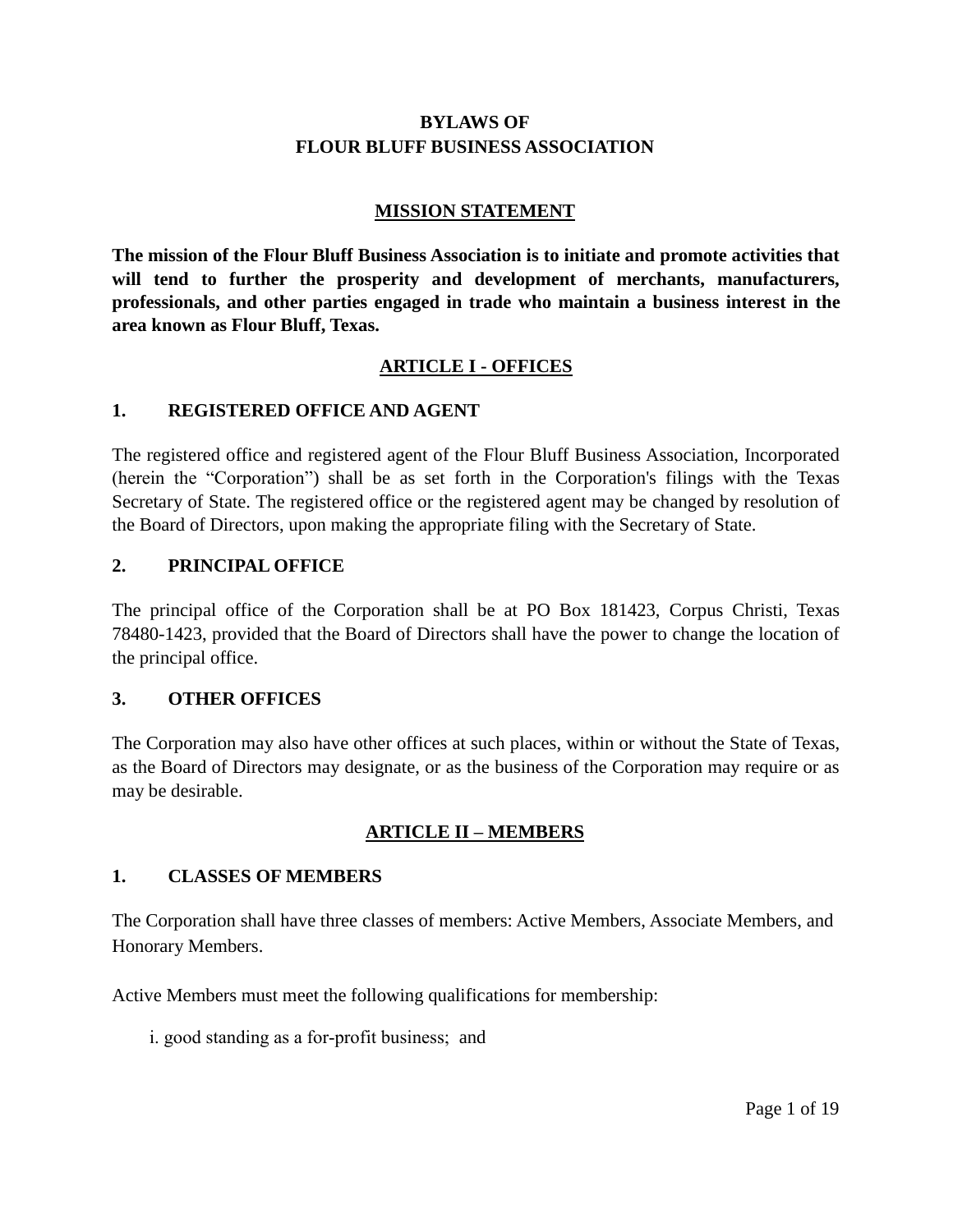- ii. applying for membership in the Corporation by meeting such qualifications, completing such forms, and paying such membership fee or fees as shall from time to time be designated by the Board of Directors; and
- iii. having their primary place of business located in Flour Bluff or having business interests in Flour Bluff that, in the sole discretion of the Board of Directors, constitute substantial business interests.

Associate Members must meet the following qualifications for membership:

- i. may be any for-profit or non-profit entity including but not limited to sole proprietorships, partnerships, organizations governed by the Texas Business Organizations Code, governmental agencies, quasi-governmental agencies, and school districts; and
- ii. applying for membership in the Corporation by meeting such qualifications, completing such forms, and paying such membership fee or fees as shall from time to time be designated by the Board of Directors; and

Honorary Members must meet the following qualifications for membership:

 i. accepting membership in the Corporation by meeting such qualifications, completing such forms, and paying such membership fee or fees as shall from time to time be designated by the Board of Directors.

### **2. ELECTION OF MEMBERS**

Members in all classes of Members shall be elected by the Board of Directors. An affirmative vote of a fifty-one percent (51.00%) of the Board of Directors shall be required for election.

#### **3. TERMINATION OF MEMBERSHIP**

The Board of Directors, by affirmative vote of fifty-one percent (51.00%) of the Board of Directors, may suspend or expel a member for cause after an appropriate hearing.

#### **4. RESIGNATION**

Any member may resign by filing a written resignation with the Secretary.

#### **5. REINSTATEMENT**

Upon written request signed by a former in good standing member and filed with the Secretary, the Board of Directors may, by the affirmative vote of fifty-one percent (51.00%) of the Board of Directors, reinstate such former member to membership upon such terms as the Board of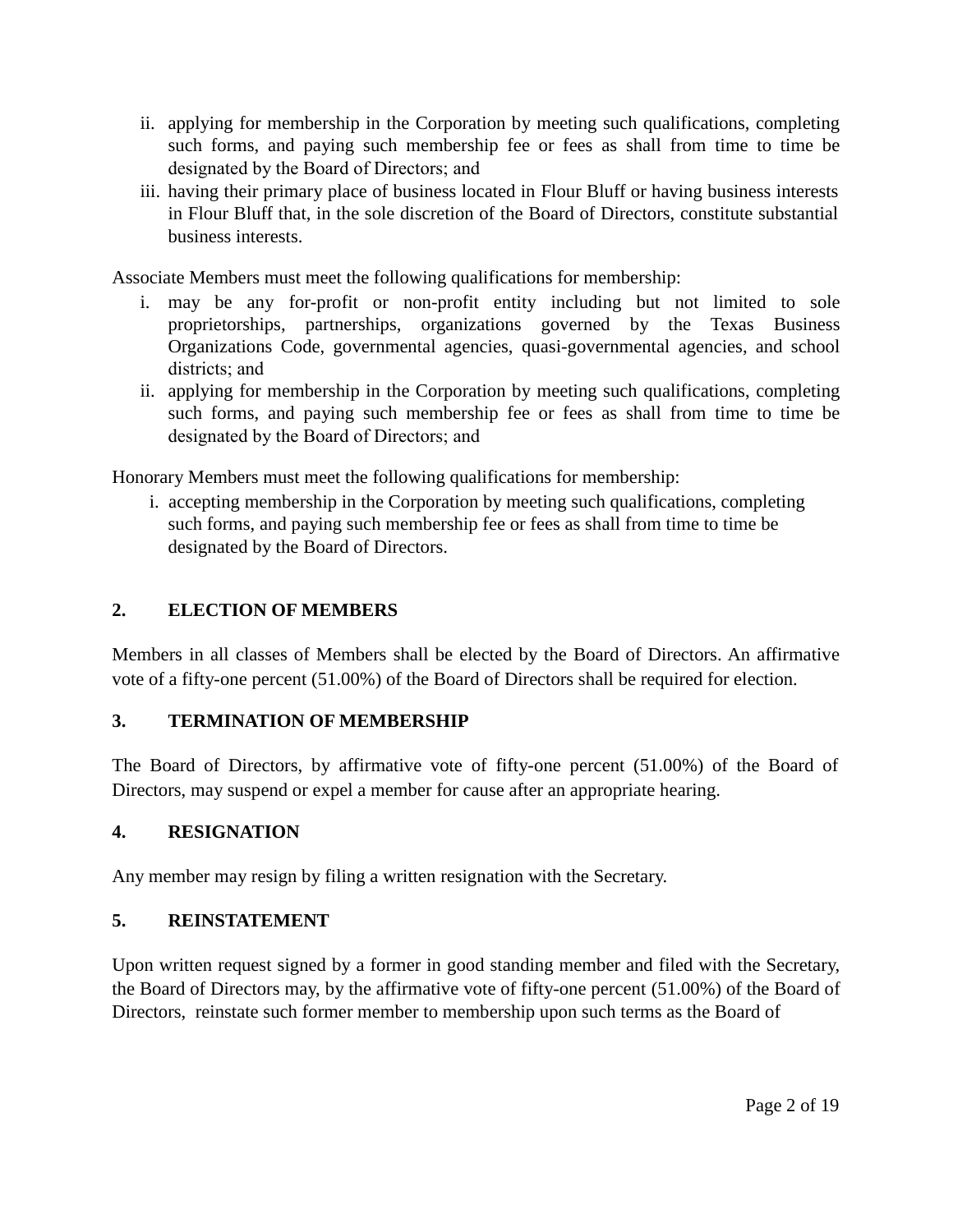Directors may deem appropriate. Notwithstanding the foregoing, a former member's request for reinstatement may not be considered by the Board of Directors more than once in any six month period.

### **6. TRANSFER OF MEMBERSHIP**

Membership in this Corporation is not transferable or assignable.

### **7. PLACE OF MEETING**

The Board of Directors may designate any place, either within or without the State of Texas, as the place of meeting for any annual meeting or for any special meeting called by the Board of Directors. If no designation is made, or if a special meeting be otherwise called, the place of meeting shall be the registered office of the Corporation in the State of Texas, but if all of the members shall meet at any time and place, either within or without the State of Texas, and consent to the holding of a meeting, such meeting shall be valid without call or notice, and any corporate action may be taken at such meeting.

#### **8. ANNUAL MEETING**

The annual meeting of members shall be held on the date and time set by the Board of Directors.

Failure to hold the annual meeting at the designated time shall not work a dissolution of the Corporation. In the event the Board of Directors fails to call the annual meeting at the designated time, any member may make demand that such meeting be held within a reasonable time, such demand to be made in writing by registered mail directed to any officer of the Corporation. If the annual meeting of members is not called within sixty (60) days following such demand, any member may compel the holding of such annual meeting by legal action directed against the Board of Directors, and all of the extraordinary writs of common law and of courts of equity shall be available to such member to compel the holding of such annual meeting.

#### **9. NOTICE OF MEMBERS' MEETING**

Written or printed notice stating the place, day, and hour of the meeting and, in case of a special meeting, the purpose or purposes for which the meeting is called, shall be given not less than ten (10) nor more than sixty (60) days before the date of the meeting, either personally, by facsimile transmission, or by mail, by or at the direction of the President, or the Secretary, or the officers or persons calling the meeting, to each member entitled to vote at such meeting. If mailed, such notice shall be deemed to be given when deposited in the United States mail addressed to the member at the member's address as it appears on the records of the Corporation, with postage thereon paid. If transmitted by facsimile, notice is deemed to be given on successful

Page 3 of 19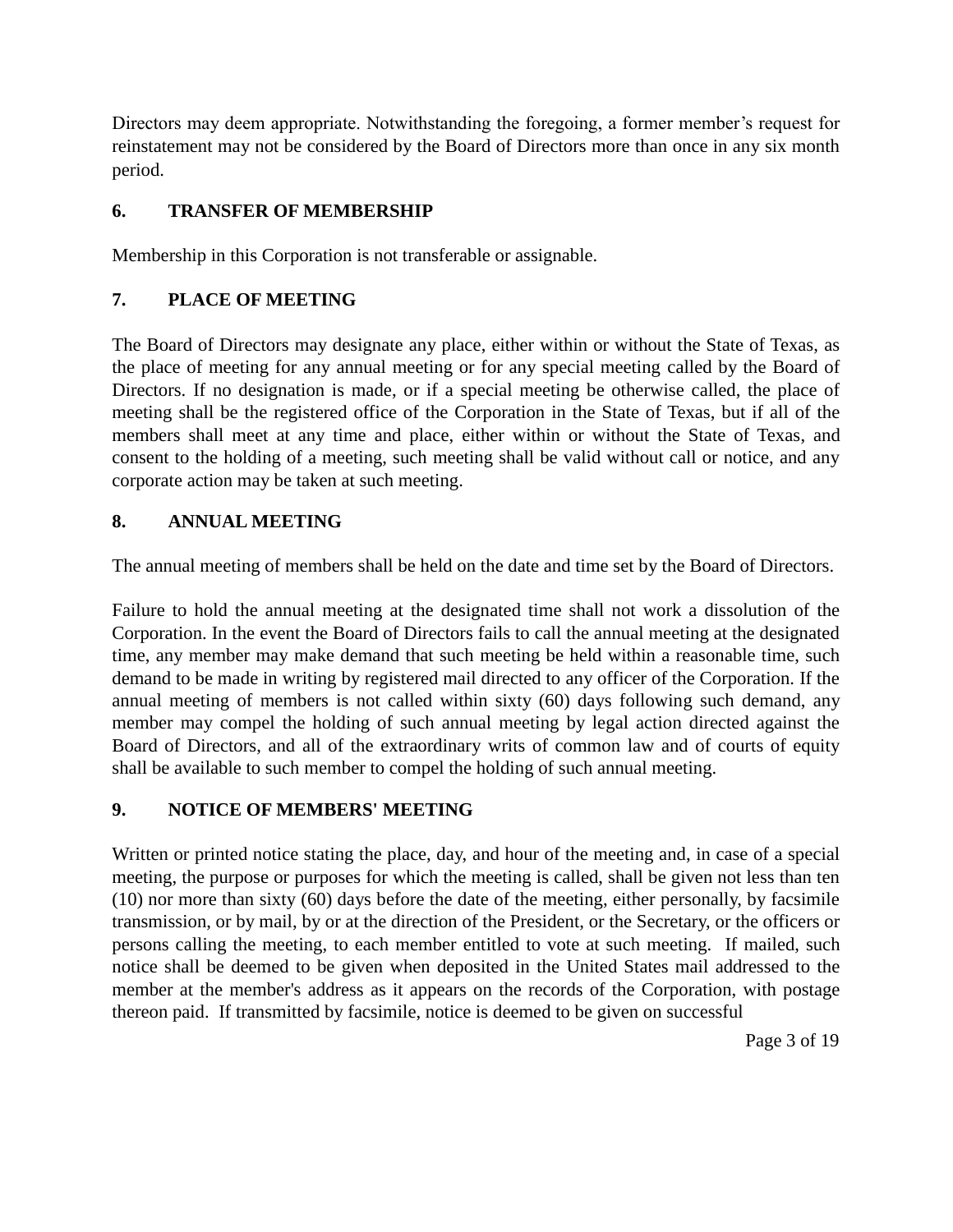transmission of the facsimile.

### **10. SPECIAL MEMBERS' MEETINGS**

Special meetings of the members may be called by the President, the Board of Directors, by members having not less than one tenth of the votes entitled to be cast at such meeting.

Only business within the purpose or purposes described in the notice or executed waiver of notice may be conducted at a special meeting of the members.

Any person or persons entitled hereunder to call a special meeting of members may do so only by written request sent by certified mail or delivered in person to the President or Secretary. The officer receiving the written request shall within ten (10) days from the date of its receipt cause notice of the meeting to be given in the manner provided by these Bylaws to all members entitled to vote at the meeting. If the officer does not give notice of the meeting within ten (10) days after the date of receipt of the written request, the person or persons calling the meeting may fix the time of meeting and give the notice in the manner provided in these Bylaws. Nothing contained in this section shall be construed as limiting, fixing, or affecting the time or date when a meeting of members called by action of the Board of Directors may be held.

### **11. VOTING OF MEMBERS**

Only Active Members shall be entitled to vote. Active Members shall be entitled to one (1) vote on each matter submitted to a vote of the members.

Unless otherwise provided by the Certificate of Formation or these Bylaws, a member may vote in person or may vote by proxy executed in writing by the member or by the member's duly authorized attorney-in-fact. No proxy shall be valid after eleven (11) months from the date of its execution, unless otherwise provided in the proxy. Each proxy shall be revocable unless expressly provided therein to be irrevocable, and in no event shall it remain irrevocable for more than eleven (11) months. Elections of directors or officers may be conducted by mail, by facsimile transmission, or by any combination of the two.

At each election for directors every member entitled to vote at such election shall have the right to vote, in person or by proxy, for as many persons as there are directors to be elected and for whose election the member has a right to vote, or, if expressly authorized by the Certificate of Formation, to cumulate the member's vote by giving one candidate as many votes as the number of such directors multiplied by such member's vote shall equal, or by distributing such votes on the same principle among any number of such candidates. Any member who intends to cumulate votes as herein authorized shall give written notice of such intention to the secretary of the Corporation on or before the day preceding the election at which such member intends to

Page 4 of 19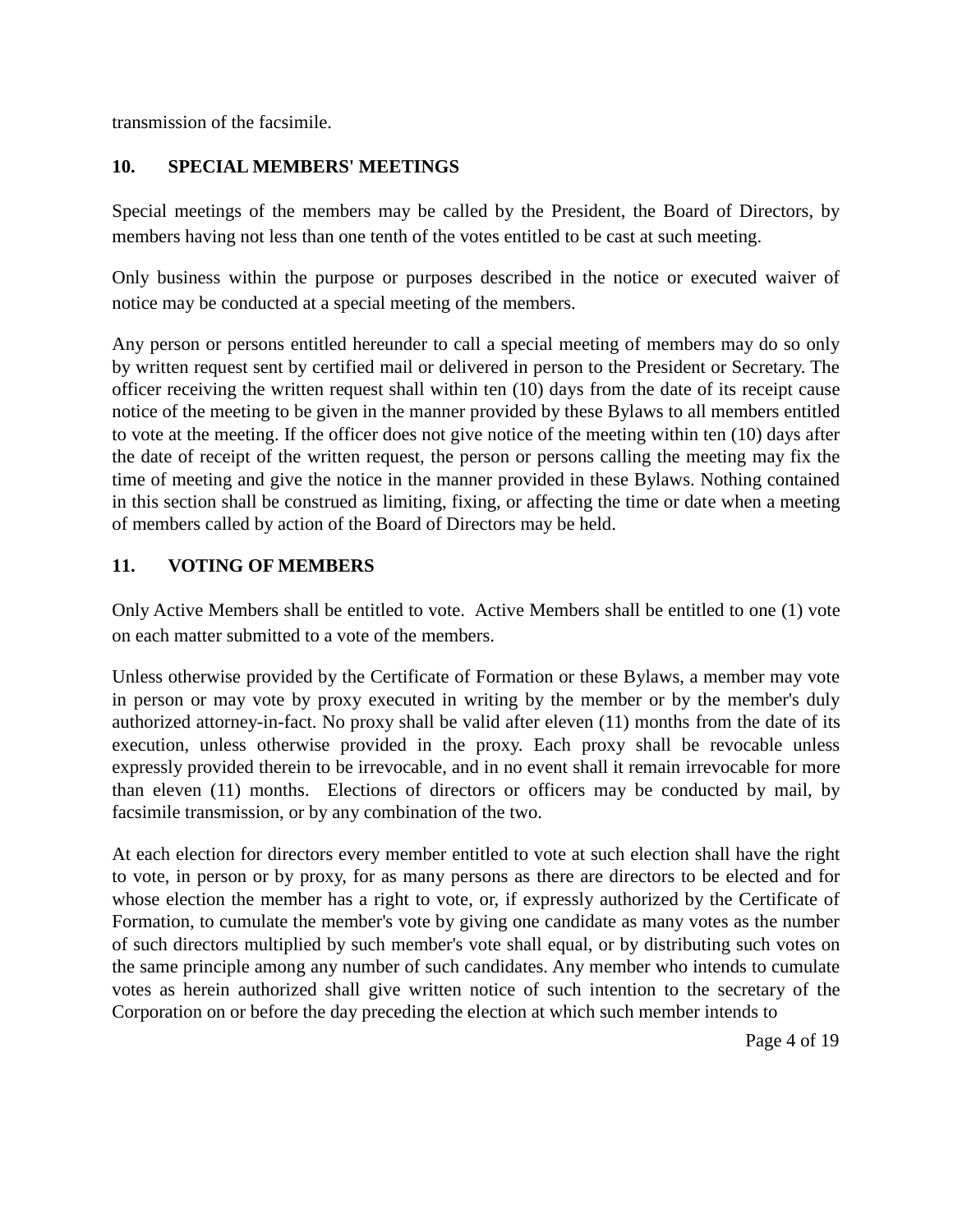cumulate votes.

The vote of the majority of the votes entitled to be cast by the members present, or represented by proxy at a meeting at which a quorum is present, shall be the act of the members meeting, unless the vote of a greater number is required by law, the Certificate of Formation, or these Bylaws.

Any vote may be taken by voice or show of hands unless a member entitled to vote, either in person or by proxy objects, in which case written ballots shall be used.

# **12. QUORUM OF MEMBERS**

Unless otherwise provided in the Certificate of Formation or in these Bylaws, members holding one-tenth of the votes entitled to be cast, represented in person or by proxy, shall constitute a quorum. Unless otherwise provided in the Certificate of Formation or these Bylaws, once a quorum is present at a meeting of members, the members represented in person or by proxy at the meeting may conduct such business as may be properly brought before the meeting until it is adjourned, and the subsequent withdrawal from the meeting of any member or the refusal of any member represented in person or by proxy to vote shall not affect the presence of a quorum at the meeting. Unless otherwise provided in the Certificate of Formation or these Bylaws, the members represented in person or by proxy at a meeting of members at which a quorum is not present may adjourn the meeting until such time and to such place as may be determined by a vote of the majority of the members represented in person or by proxy at that meeting.

# **13. FIXING RECORD DATES FOR DETERMINING MEMBERS ENTITLED TO VOTE AND NOTICE**

The record date for determining the members entitled to notice of a members' meeting and for determining the members entitled to vote at a members' meeting shall be the close of business on the business day preceding the date on which notice is given, such date in any case not be earlier than the 60th day before the date the action requiring the determination of members is originally to be taken.

A determination of members entitled to notice of or to vote at a members' meeting is effective for any adjournment of the meeting unless the Board of Directors fix a new date for determining the right to notice or the right to vote. The Board of Directors must fix a new date for determining the right to notice or the right to vote if the meeting is adjourned to a date more than ninety (90) days after the record date for determining members entitled to notice of the original meeting.

## **14. VOTING LISTS**

After fixing a record date for the notice of a meeting, the Corporation shall prepare an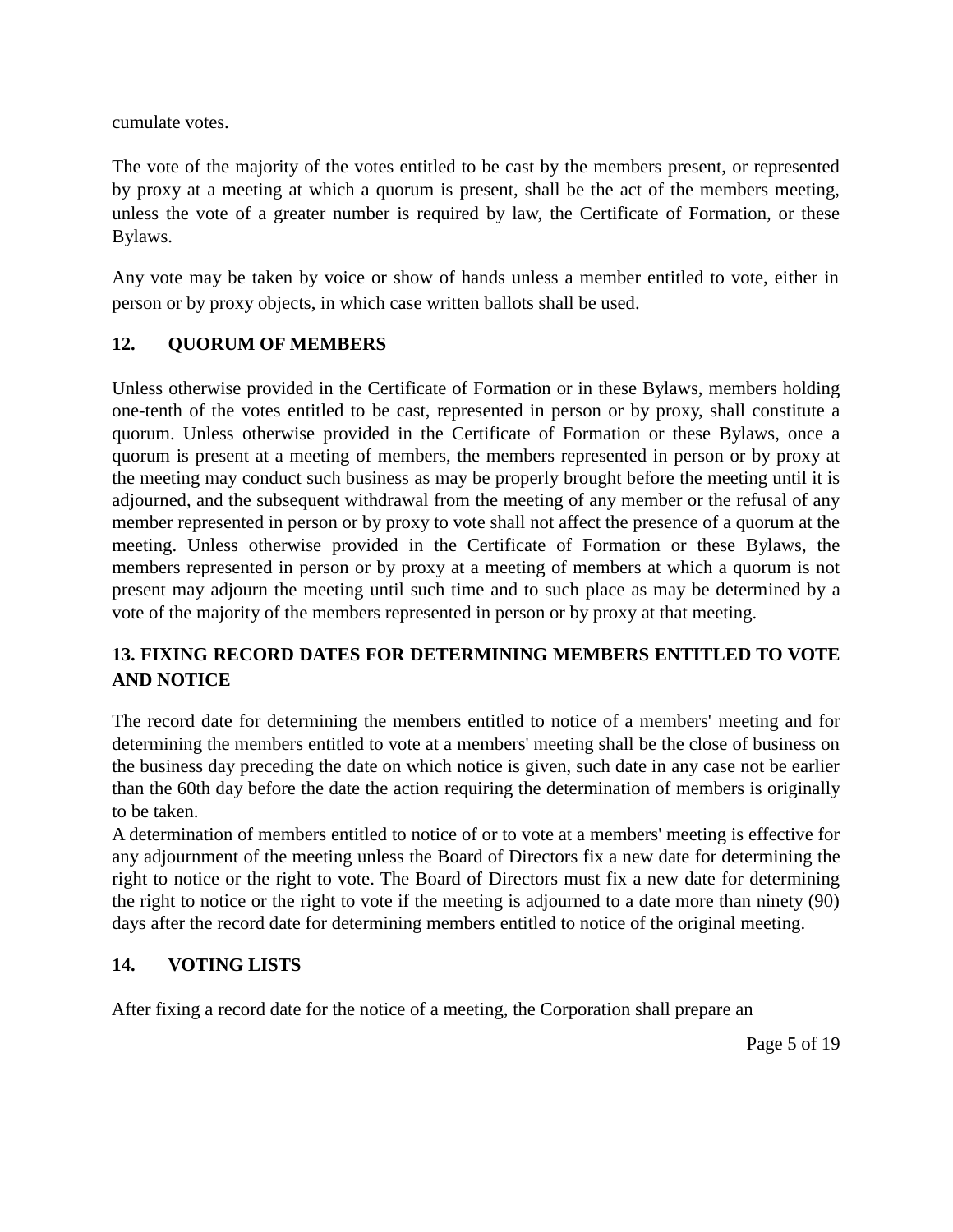alphabetical list of the names of all the voting members who are entitled to notice of the meeting. The list must show the address and number of votes each voting member is entitled to cast at the meeting. The Corporation shall maintain, through the time of the members' meeting, a list of members who are entitled to vote at the meeting but are not entitled to notice of the meeting. This list shall be prepared on the same basis and be part of the list of voting members.

Not later than two (2) business days after the date notice is given of a meeting for which a list was prepared, as provided above, and continuing through the meeting, the list of voting members must be available for inspection by any member entitled to vote at the meeting for the purpose of communication with other members concerning the meeting at the Corporation's principal office or at a reasonable place identified in the meeting notice in the city where the meeting will be held. A voting member or voting member's agent or attorney is entitled on written demand to inspect and to copy the list at a reasonable time and at the member's expense during the period it is available for inspection.

The Corporation shall make the list of voting members available at the meeting, and any voting member or voting member's agent or attorney is entitled to inspect the list at any time during the meeting or any adjournment.

# **15. ACTION BY MEMBERS WITHOUT MEETING**

Any action required by the Texas Business Organizations Code to be taken at a meeting of the members, or any action which may be taken at a meeting of the members or any committee, may be taken without a meeting if a consent in writing, setting forth the action to be taken, shall be signed by all the members entitled to vote with respect to the subject matter thereof, or all of the members of the committee, as the case may be. Such consent shall have the same force and effect as a unanimous vote.

If the Corporation's Certificate of Formation so provide, any action required by the Texas Business Organizations Code to be taken at a meeting of the members or any action that may be taken at a meeting of the members of any committee may be taken without a meeting if a consent in writing, setting forth the action to be taken, is signed by a sufficient number of members or committee members as would be necessary to take that action at a meeting at which all of the members or members of the committee were present and voted.

Each written consent shall bear the date of signature of each member or committee member who signs the consent. Prompt notice of the taking of any action by members or a committee without a meeting by less than unanimous written consent shall be given to all members or committee members who did not consent in writing to the action.

If any action by members or a committee is taken by written consent signed by less than all of

Page 6 of 19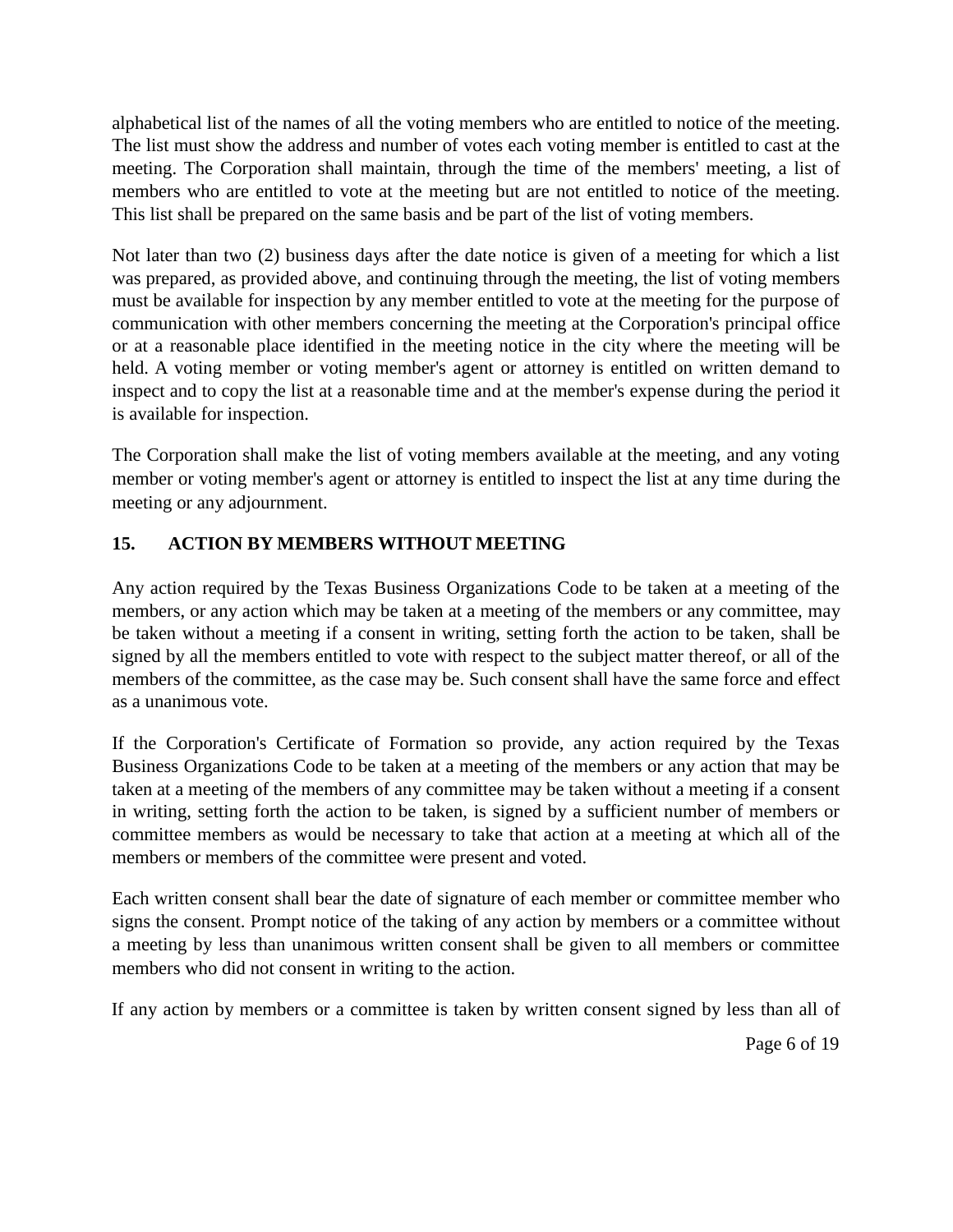the members or committee members, any articles or documents filed with the Secretary of State as a result of the taking of the action shall state, in lieu of any statement required by this Act concerning any vote of the members, that written consent has been given in accordance with the provisions of section 6.202 of the Texas Business Organizations Code and that any written notice required by such section has been given.

A telegram, telex, cablegram, or similar transmission by a member or member of a committee or a photographic, photostatic, facsimile, or similar reproduction of a writing signed by a member or member of a committee shall be regarded as signed by the member or member of a committee for purposes of this section.

### **16. COMMITTEES OF THE MEMBERS**

The members, by resolution adopted by a majority of the members, may designate one or more committees which, to the extent provided in such resolution, shall have and exercise the authority of the members in the management of the Corporation, except as limited by the Certificate of Formation, these Bylaws or the Texas Business Organizations Code. Each such committee shall consist of two or more members. The designation of such committees and the delegation thereto of authority shall not operate to relieve the members of any responsibility imposed upon it or him by law.

Each member of a committee shall continue as such until the next annual meeting of the members of the Corporation and until a successor is appointed in the committee member's stead, unless the committee shall be sooner terminated, or unless such member be removed from such committee, or unless such member cease to qualify as a member thereof. One member of each committee shall be appointed chairman by the person or persons authorized to appoint the members thereof. Vacancies in the membership of any committee may be filled by appointments made in the same manner as provided in the case of the original appointments. Unless otherwise provided in the resolution designating a committee, a majority of the whole committee shall constitute a quorum and the act of a majority of the members present at a meeting at which a quorum is present shall be the act of the committee. Each committee may adopt rules for its own government not inconsistent with these Bylaws or with rules adopted by the members.

## **ARTICLE III - DIRECTORS**

## **1. BOARD OF DIRECTORS**

To the extent not limited or prohibited by law, the Certificate of Formation or these Bylaws, the powers of the Corporation shall be exercised by or under the authority of, and the business and affairs of the Corporation shall be managed under the direction of the Board of Directors of the Corporation. Directors need not be residents of the State of Texas or members of the

Page 7 of 19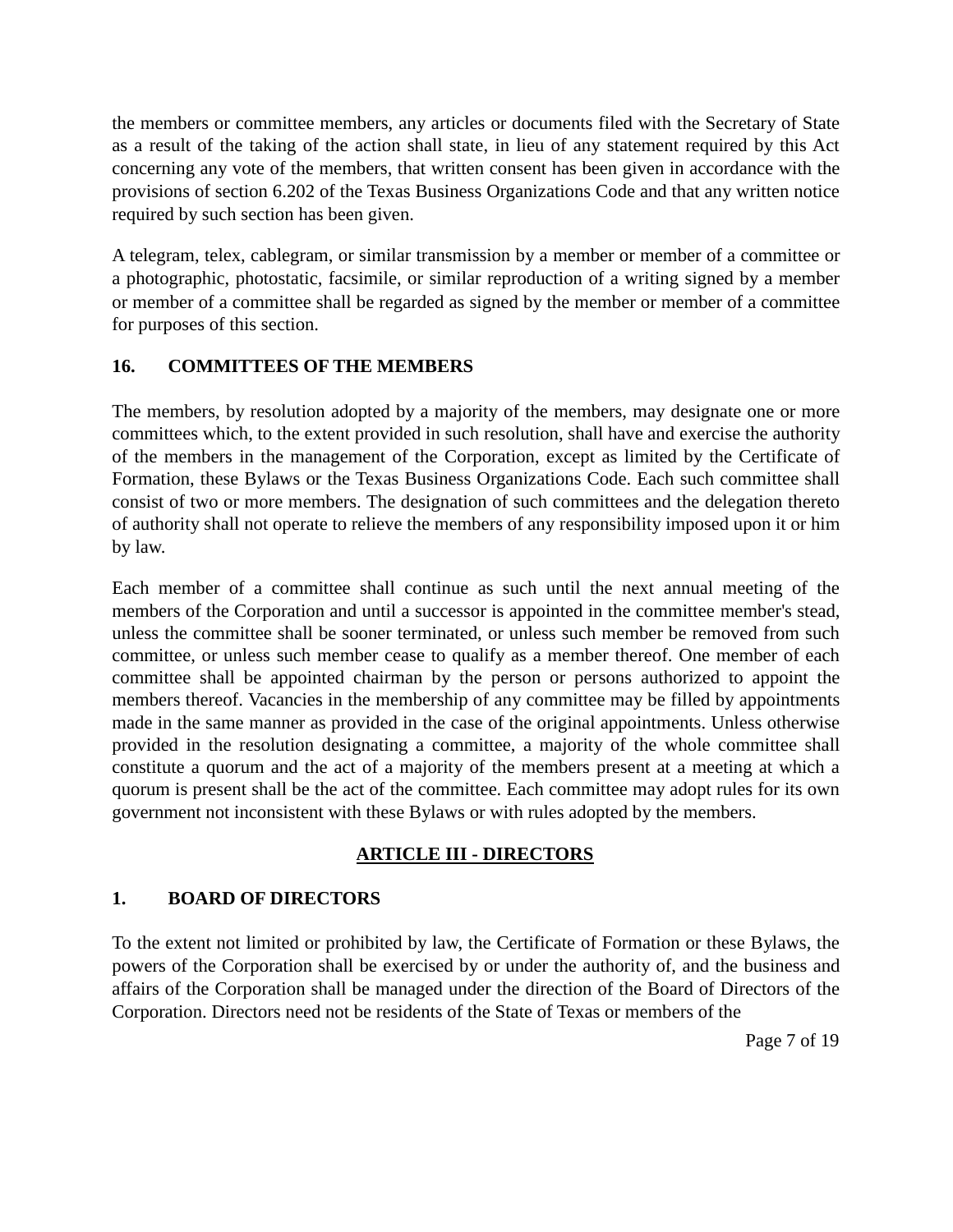Corporation unless the Certificate of Formation or these Bylaws so require.

# **2. NUMBER AND ELECTION OF DIRECTORS**

The number of directors shall be nine (9) provided that the number may be increased or decreased from time to time by an amendment to these Bylaws or resolution adopted by the Board of Directors, provided that the number of directors may not be decreased to fewer than three (3). No decrease in the number of Directors shall have the effect of shortening the term of any incumbent director.

At the first annual meeting of members and at each annual meeting thereafter, the members shall elect directors. A director shall hold office until the next annual election of directors and until said director's successor shall have been elected, appointed, or designated and qualified.

## **3. REMOVAL**

A director may be removed from office, with or without cause, by the persons entitled to elect, designate, or appoint the director. If the director was elected to office, removal requires an affirmative vote equal to the vote necessary to elect the director.

# **4. RESIGNATION**

A director may resign by providing written notice of such resignation to the Corporation. The resignation shall be effective upon the date of receipt of the notice of resignation or the date specified in such notice. Acceptance of the resignation shall not be required to make the resignation effective.

## **5. VACANCIES AND INCREASE IN NUMBER OF DIRECTORS**

Any vacancy occurring in the Board of Directors shall be filled by the affirmative vote of a majority of the remaining directors though less than a quorum of the Board of Directors. A director elected to fill a vacancy shall be elected for the unexpired term of the previous director. Any directorship to be filled by reason of an increase in the number of directors shall be filled by election at an annual meeting or at a special meeting of members called for that purpose.

## **6. ANNUAL MEETING OF DIRECTORS**

Immediately following each annual meeting of members, the Board of Directors elected at such meeting shall hold an annual meeting at which they shall elect officers and transact such other business as shall come before the meeting. The time and place of the annual meeting of the Board of Directors may be changed by resolution of the Board of Directors.

Page 8 of 19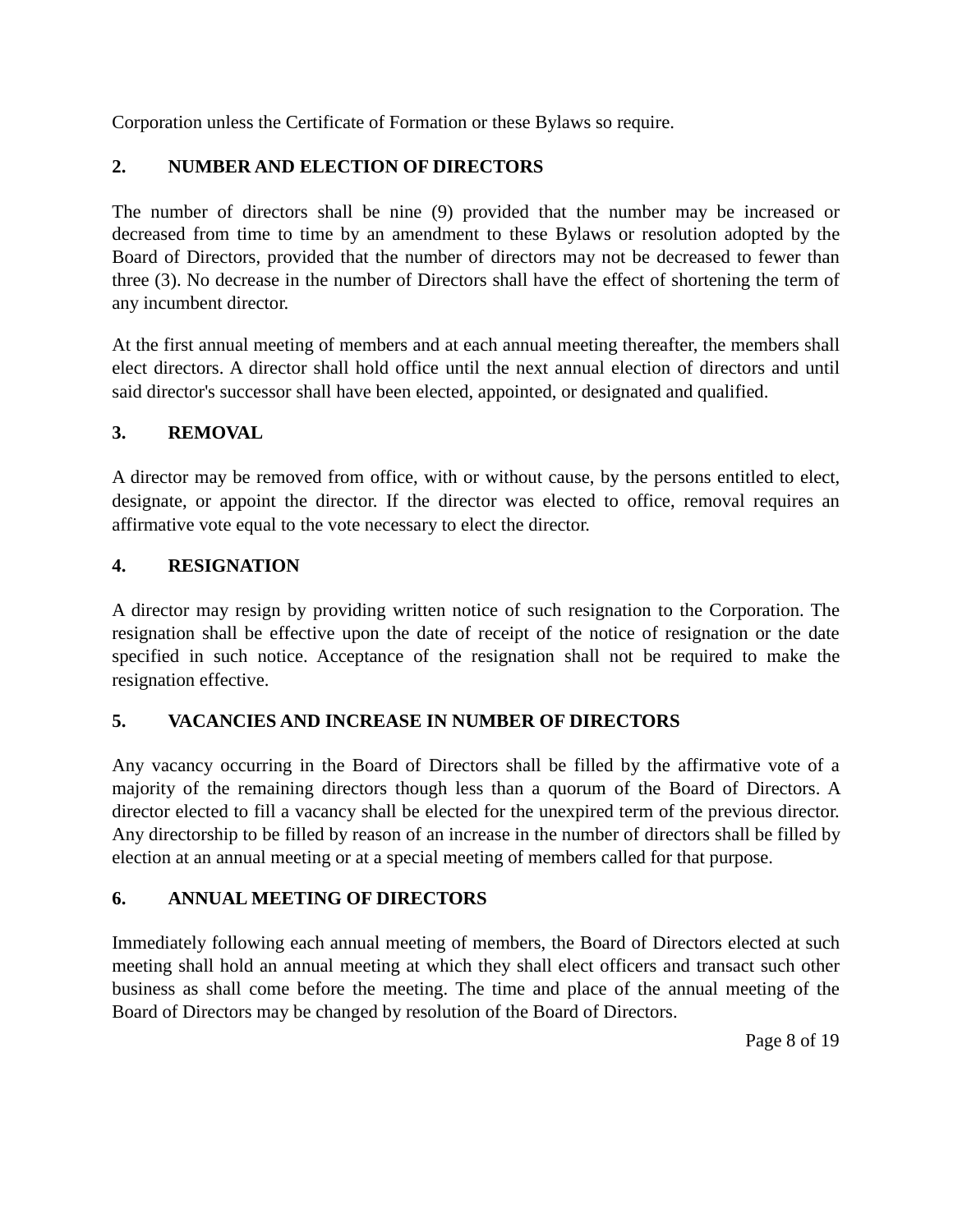### **7. REGULAR MEETING OF DIRECTORS**

Regular meetings of the Board of Directors may be held with or without notice at such time and place as may be from time to time determined by the Board of Directors.

### **8. SPECIAL MEETINGS OF DIRECTORS**

The Secretary shall call a special meeting of the Board of Directors whenever requested to do so by the President or by three (3) or more directors. Such special meeting shall be held at the date and time specified in the notice of meeting.

### **9. PLACE OF DIRECTORS' MEETINGS**

All meetings of the Board of Directors shall be held either at the principal office of the Corporation or at such other place, either within or without the State of Texas, as shall be specified in the notice of meeting or executed waiver of notice.

### **10. NOTICE OF DIRECTORS' MEETINGS**

Notice of any special meeting of the Board of Directors shall be given at least two (2) days previously thereto by written notice delivered personally or sent by mail or telegram to each Director at that Director's address as shown by the records of the Corporation. If mailed, such notice shall be deemed to be delivered when deposited in the United States mail in a sealed envelope so addressed, the postage thereon prepaid. If notice is given by telegram, such notice shall be deemed to be delivered when the telegram is delivered to the telegraph company. Any Director may waive notice of any meeting. The attendance of a Director at any meeting shall constitute a waiver of notice of such meeting, except where a Director attends a meeting for the express purpose of objecting to the transaction of any business because the meeting is not lawfully called or convened. Neither the business to be transaction at, nor the purpose of, any regular or special meeting of the Board need be specified in the notice or waiver of notice of such meeting, unless specifically required by law or by these Bylaws.

## **11. QUORUM AND VOTING OF DIRECTORS**

A quorum for the transaction of business by the Board of Directors shall be a majority of the number of directors fixed by these Bylaws. Directors present by proxy may not be counted toward a quorum. The act of the majority of the directors present in person or by proxy at a meeting at which a quorum is present shall be the act of the Board of Directors, unless the act of a greater number is required by law or the Certificate of Formation.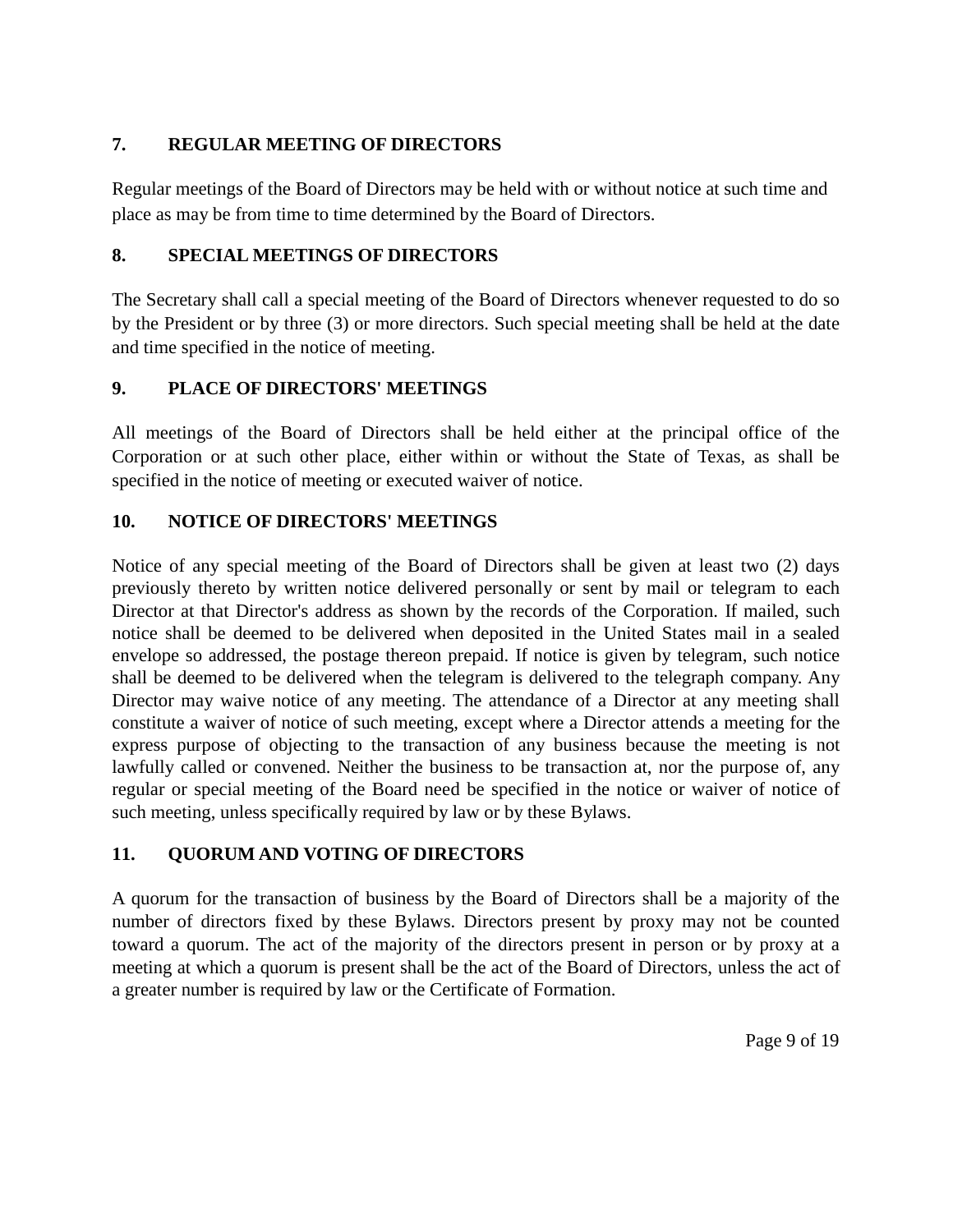A director may vote in person or by proxy executed in writing by the director. No proxy shall be valid after three months from the date of its execution. Each proxy shall be revocable unless expressly provided therein to be irrevocable, and unless otherwise made irrevocable by law.

#### **12. COMPENSATION**

Directors, as such, shall not receive any stated salary for their services, but by resolution of the Board of Directors a fixed sum and expenses of attendance, if any, may be allowed for attendance at any meeting of the Board or Directors. A director shall not be precluded from serving the Corporation in any other capacity and receiving compensation for such services. Member of committees may be allowed similar compensation and reimbursement of expenses for attending committee meetings.

#### **13. ACTION BY DIRECTORS WITHOUT MEETING**

Any action required by the Texas Business Organizations Code to be taken at a meeting of the Board of Directors, or any action which may be taken at a meeting of the Board of Directors or any committee, may be taken without a meeting if a consent in writing, setting forth the action to be taken, shall be signed by all the Board of Directors entitled to vote with respect to the subject matter thereof, or all of the members of the committee, as the case may be. Such consent shall have the same force and effect as a unanimous vote.

If the Corporation's Certificate of Formation so provide, any action required by the Texas Business Organizations Code to be taken at a meeting of the Board of Directors or any action that may be taken at a meeting of the Board of Directors of any committee may be taken without a meeting if a consent in writing, setting forth the action to be taken, is signed by a sufficient number of Board of Directors or committee members as would be necessary to take that action at a meeting at which all of the Board of Directors or members of the committee were present and voted.

Each written consent shall bear the date of signature of each Director or committee member who signs the consent. A written consent signed by less than all of the Board of Directors or committee members is not effective to take the action that is the subject of the consent unless, within sixty (60) days after the date of the earliest dated consent delivered to the Corporation in the manner required by this section, a consent or consents signed by the required number of Board of Directors or committee members is delivered to the Corporation at its registered office, registered agent, principal place of business, transfer agent, registrar, exchange agent, or an officer or agent of the Corporation having custody of the books in which proceedings of meetings of Board of Directors or committees are recorded. Delivery shall be by hand or certified or registered mail, return receipt requested. Delivery to the Corporation's principal place of business shall be addressed to the President or principal executive officer of the

Page 10 of 19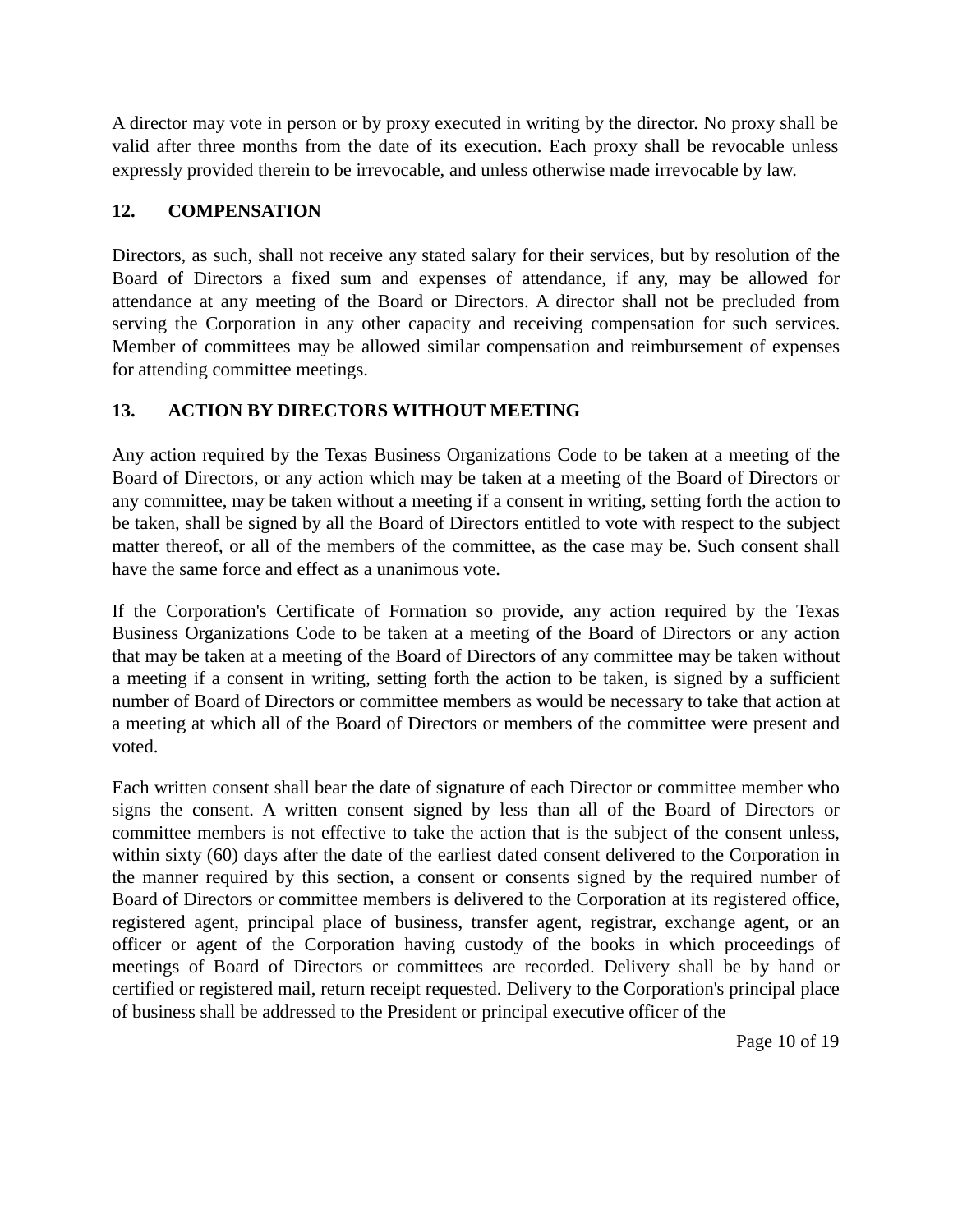Corporation.

Prompt notice of the taking of any action by Board of Directors or a committee without a meeting by less than unanimous written consent shall be given to all Board of Directors or committee members who did not consent in writing to the action.

If any action by Board of Directors or a committee is taken by written consent signed by less than all of the Board of Directors or committee members, any articles or documents filed with the Secretary of State as a result of the taking of the action shall state, in lieu of any statement required by this Act concerning any vote of the Board of Directors or committee members, that written consent has been given in accordance with the provisions of section 6.202 of the Texas Business Organizations Code and that any written notice required by such section has been given.

A telegram, telex, cablegram, or similar transmission by a Director or member of a committee or a photographic, photostatic, facsimile, or similar reproduction of a writing signed by a Director or member of a committee shall be regarded as signed by the Director or member of a committee for purposes of this section.

### **14. COMMITTEES OF THE BOARD OF DIRECTORS**

The Board of Directors, by resolution adopted by a majority of the Directors in office, may designate and appoint one or more committees, each of which shall consist of two or more Directors, which committees, to the extent provided in said resolution, shall have and exercise the authority of the Board of Directors in the management of the Corporation, except that no such committee shall have the authority of the Board of Directors in reference to amending, altering or repealing the Bylaws; electing, appointing or removing any member of any such committee or any Director or officer of the Corporation; amending or restating the Certificate of Formation; adopting a plan of merger or adopting a plan of consolidation with another Corporation; authorizing the sale, lease, exchange or mortgage of all or substantially all of the property and assets of the Corporation; authorizing the voluntary dissolution of the Corporation or revoking proceedings therefore; adopting a plan for the distribution of the assets of the Corporation; or amending, altering or repealing any resolution of the Board of Directors which by its terms provides that it shall not be amended, altered or repeated by such committee. The designation and appointment of any such committee and the delegation of authority to such committee shall not operate to relieve the Board of Directors, or any individual Director, of any responsibility imposed by law upon the Board of Directors or upon any individual Director.

Other committees not having and exercising the authority of the Board of Directors in the management of the Corporation may be appointed in such manner as may be designated by a resolution adopted by a majority of the Directors present at a meeting at which a quorum is

Page 11 of 19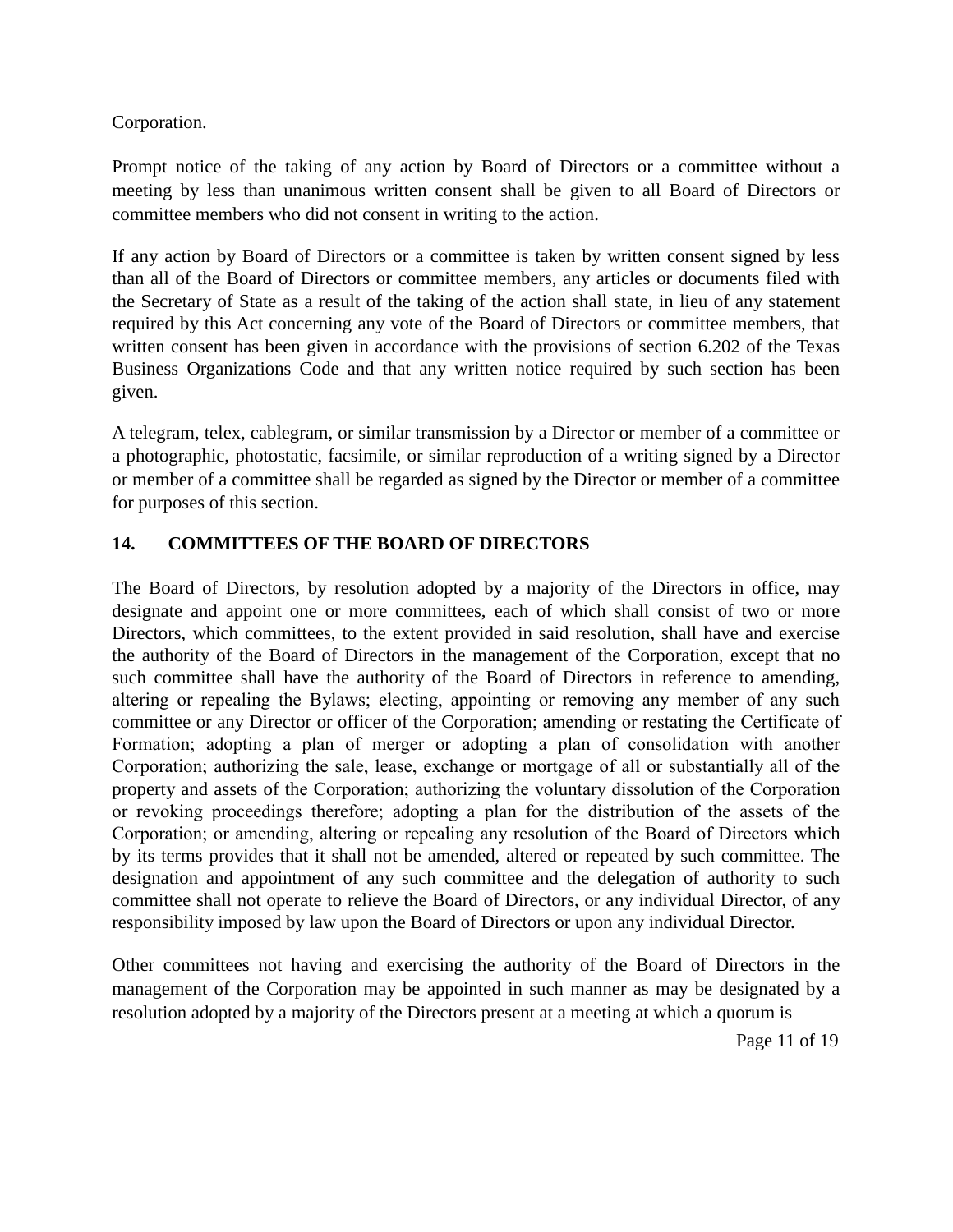present. Except as otherwise provided in such resolution, members of each such committee shall be members of the Corporation, and the President of the Corporation shall appoint the members thereof. Any member thereof may be removed by the person or persons authorized to appoint such member whenever in their judgment the best interests of the Corporation shall be served by such removal.

Each member of a committee shall continue as such until the next annual meeting of the members of the Corporation and until a successor is appointed, unless the committee shall be sooner terminated, or unless such member be removed from such committee, or unless such member cease to qualify as a member thereof.

One member of each committee shall be appointed chairman by the person or persons authorized to appoint the members thereof.

Vacancies in the membership of any committee may be filled by appointments made in the same manner as provided in the case of the original appointments.

Unless otherwise provided in the resolution of the Board of Directors designating a committee, a majority of the whole committee shall constitute a quorum and the act of a majority of the members present at a meeting at which a quorum is present shall be the act of the committee.

Each committee may adopt rules for its own government not inconsistent with these Bylaws or with rules adopted by the Board of Directors.

## **ARTICLE IV - OFFICERS**

#### **1. NUMBER OF OFFICERS**

The officers of a Corporation shall consist of a president and a secretary and may also consist of one or more vice-presidents, a treasurer, and such other officers and assistant officers as may be deemed necessary. New offices may be created and filled at any meeting of the Board of Directors. Any two or more offices may be held by the same person, except the offices of president and secretary. A committee duly designated may perform the functions of any officer and the functions of any two or more officers may be performed by a single committee, including the functions of both president and secretary.

## **2. ELECTION OF OFFICERS AND TERM OF OFFICE**

All officers shall be elected or appointed annually by the Board of Directors at the regular annual meeting of the Board of Directors for such terms not exceeding three (3) years.

Page 12 of 19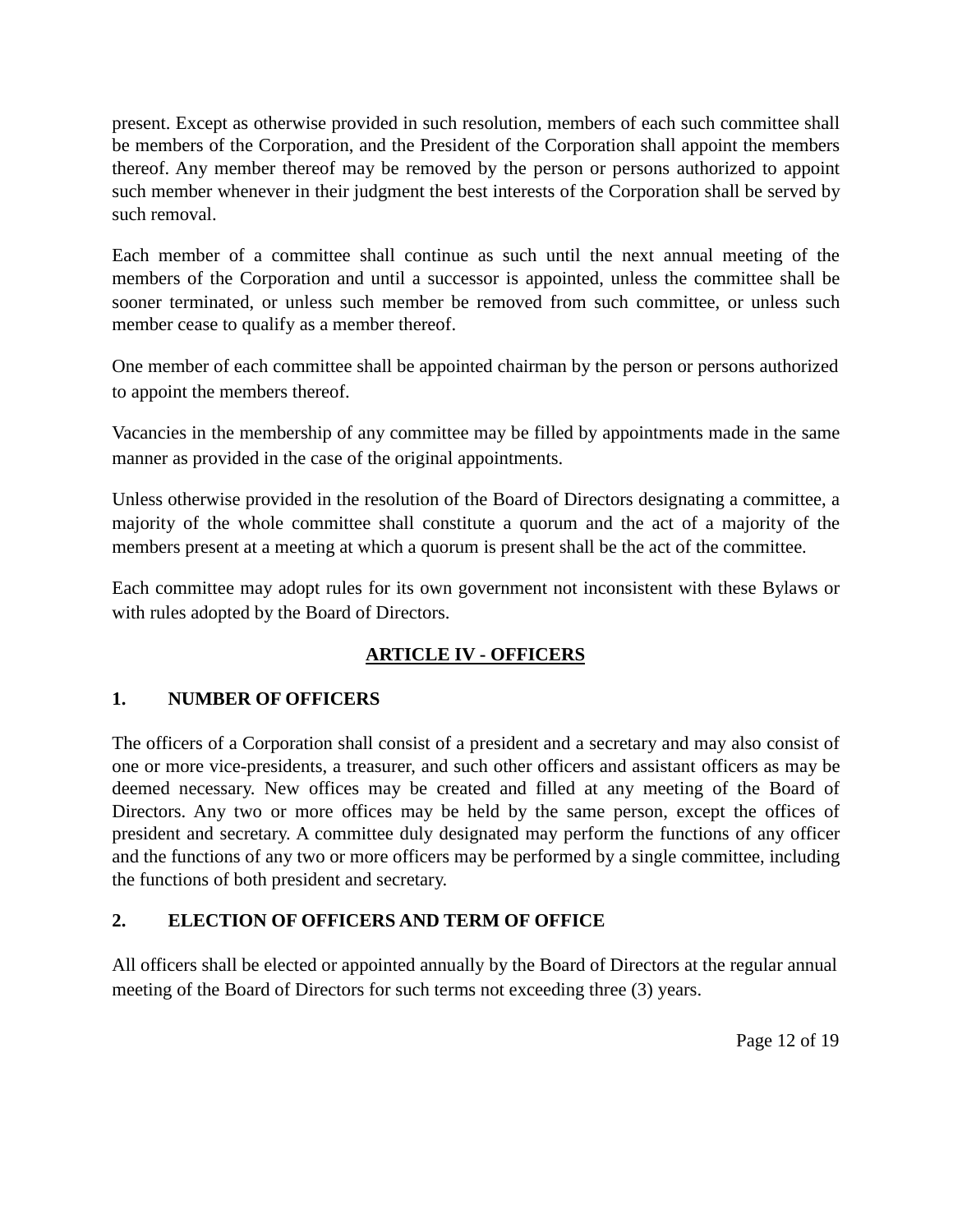#### **3. REMOVAL OF OFFICERS, VACANCIES**

Any officer elected or appointed may be removed by the Board of Directors whenever in their judgment the best interests of the Corporation will be served thereby. The removal of an officer shall be without prejudice to the contract rights, if any, of the officer so removed. Election or appointment of an officer or agent shall not of itself create contract rights. A vacancy in any office because of death, resignation, removal, disqualification or otherwise, may be filled by the Board of Directors for the unexpired portion of the term.

### **4. POWERS OF OFFICERS**

Each officer shall have, subject to these Bylaws, in addition to the duties and powers specifically set forth herein, such powers and duties as are commonly incident to that office and such duties and powers as the Board of Directors shall from time to time designate. All officers shall perform their duties subject to the directions and under the supervision of the Board of Directors. The President may secure the fidelity of any and all officers by bond or otherwise.

All officers and agents of the Corporation, as between themselves and the Corporation, shall have such authority and perform such duties in the management of the Corporation as may be provided in theses Bylaws, or as may be determined by resolution of the Board of Directors not inconsistent with these Bylaws.

In the discharge of a duty imposed or power conferred on an officer of a Corporation, the officer may in good faith and with ordinary care rely on information, opinions, reports, or statements, including financial statements and other financial data, concerning the Corporation or another person, that were prepared or presented by: (1) one or more other officers or employees of the Corporation, including members of the Board of Directors; or (2) legal counsel, public accountants, or other persons as to matters the officer reasonably believes are within the person's professional or expert competence.

An officer is not relying in good faith within the meaning of this section if the officer has knowledge concerning the matter in question that makes reliance otherwise permitted by this subsection unwarranted.

#### **5. PRESIDENT**

The President shall be the chief executive officer of the Corporation and shall preside at all meetings of all directors and members. Such officer shall see that all orders and resolutions of the board are carried out, subject however, to the right of the directors to delegate specific powers, except such as may be by statute exclusively conferred on the President, to any other officers of the Corporation.

Page 13 of 19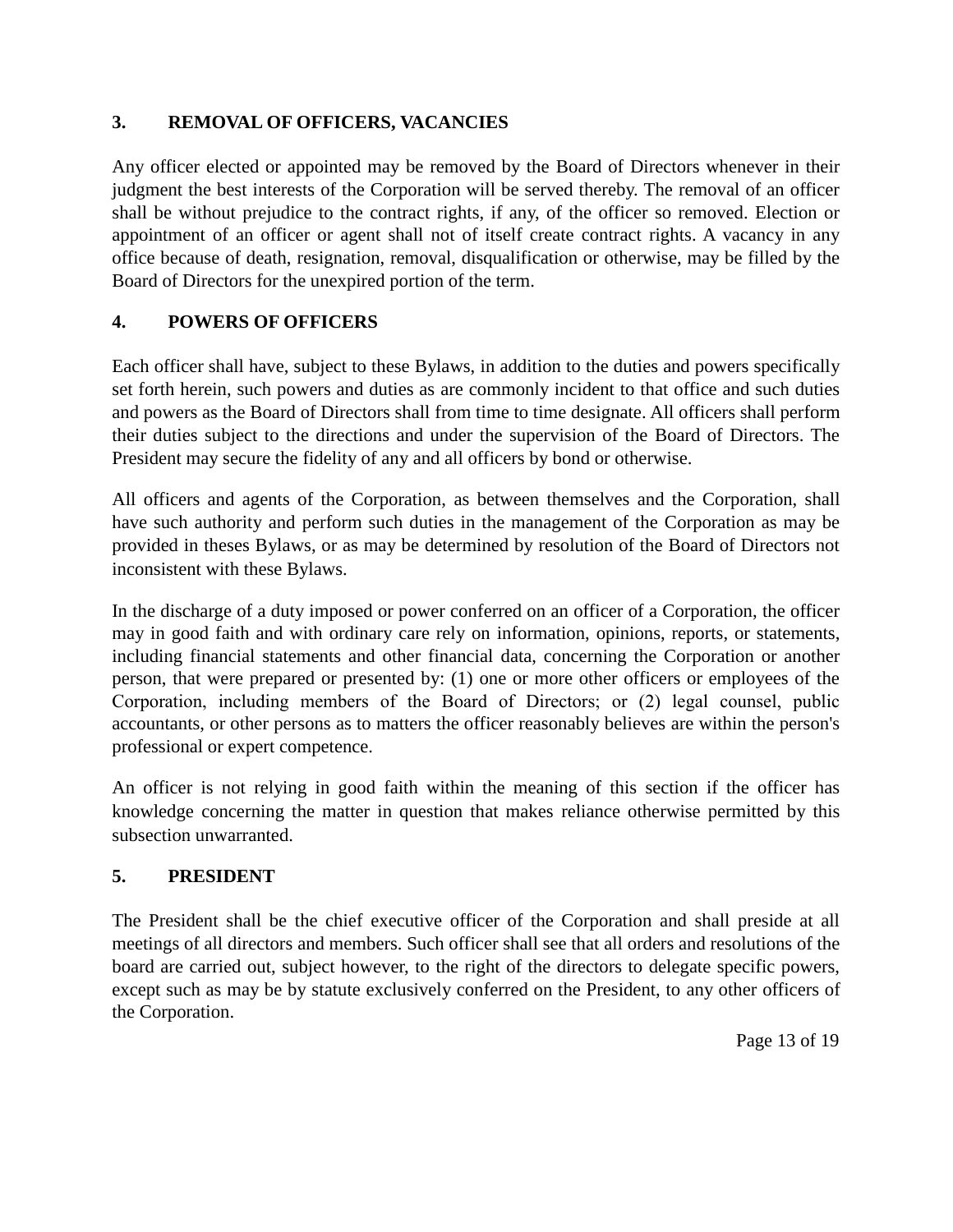The President or any Vice-President shall execute bonds, mortgages and other instruments requiring a seal, in the name of the Corporation. When authorized by the board, the President or any Vice-President may affix the seal to any instrument requiring the same, and the seal when so affixed shall be attested by the signature of either the Secretary or an Assistant Secretary.

The President shall be ex-officio a member of all standing committees.

The President shall submit a report of the operations of the Corporation for the year to the directors at their meeting next preceding the annual meeting of the members and to the members at their annual meeting.

### **6. VICE-PRESIDENTS**

The Vice-President, or Vice-Presidents in order of their rank as fixed by the Board of Directors, shall, in the absence or disability of the President, perform the duties and exercise the powers of the President, and they shall perform such other duties as the Board of Directors shall prescribe.

### **7. THE SECRETARY AND ASSISTANT SECRETARIES**

The Secretary shall attend all meetings of the Board of Directors and all meetings of the members and shall record all votes and the minutes of all proceedings and shall perform like duties for the standing committees when required. The Secretary shall give or cause to be given notice of all meetings of the members and all meetings of the Board of Directors and shall perform such other duties as may be prescribed by the Board of Directors. The Secretary shall keep in safe custody and maintain an "Operations and Procedures Manual," describing the actions and procedures necessary for legal maintenance of the Corporation, including but not limited to a description of annual filings required by the Texas Secretary of State and the Internal Revenue Service, such that incoming Directors can easily follow the procedures and maintain the Corporation.

The Assistant Secretaries shall in order of their rank as fixed by the Board of Directors, in the absence or disability of the Secretary, perform the duties and exercise the powers of the Secretary, and they shall perform such other duties as the Board of Directors shall prescribe.

In the absence of the Secretary or an Assistant Secretary, the minutes of all meetings of the board and members shall be recorded by such person as shall be designated by the President or by the Board of Directors.

#### **8. THE TREASURER AND ASSISTANT TREASURERS**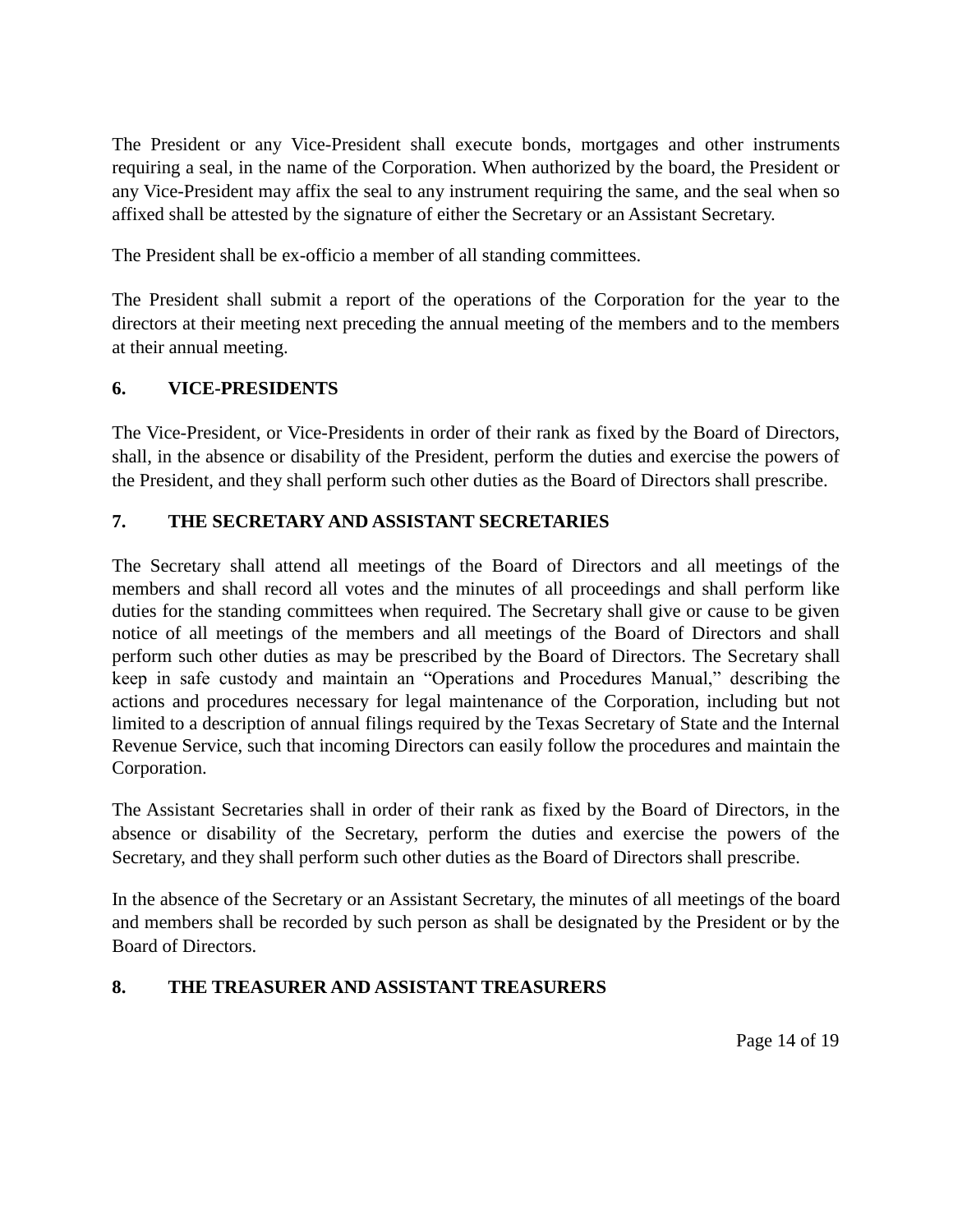The Treasurer shall have the custody of the corporate funds and securities and shall keep full and accurate accounts of receipts and disbursements in books belonging to the Corporation and shall deposit all moneys and other valuable effects in the name and to the credit of the Corporation in such depositories as may be designated by the Board of Directors.

The Treasurer shall disburse the funds of the Corporation as may be ordered by the Board of Directors, taking proper vouchers for such disbursements. The Treasurer shall keep and maintain the Corporation's books of account and shall render to the President and directors an account of all of the Treasurer's transactions and of the financial condition of the Corporation and exhibit the books, records and accounts to the President or directors at any time. The Treasurer shall disburse funds for capital expenditures as authorized by the Board of Directors and in accordance with the orders of the President, and present to the President's attention any requests for disbursing funds if in the judgment of the Treasurer any such request is not properly authorized. The Treasurer shall perform such other duties as may be directed by the Board of Directors or by the President.

If required by the Board of Directors, the Treasurer shall give the Corporation a bond in such sum and with such surety or sureties as shall be satisfactory to the Board of Directors for the faithful performance of the duties of the office and for the restoration to the Corporation, in case of death, resignation, retirement or removal from office, of all books, papers, vouchers, money and other property of whatever kind in the incumbent's possession or under the incumbent's control belonging to the Corporation.

The Assistant Treasurers in the order of their seniority shall, in the absence or disability of the Treasurer, perform the duties and exercise the powers of the Treasurer, and they shall perform such other duties as the Board of Directors shall prescribe.

## **ARTICLE V - INDEMNIFICATION AND INSURANCE**

## **1. INDEMNIFICATION**

The Corporation shall have the full power to indemnify and advance or reimburse expenses pursuant to the provisions of the Texas Business Organizations Code to any person entitled to indemnification under the provisions of the Texas Business Organizations Code.

#### **2. INSURANCE**

The Corporation may purchase and maintain insurance or another arrangement on behalf of any person who is or was a member, director, officer, employee, or agent of the Corporation or who is or was serving at the request of the Corporation as a director, officer, partner, venturer,

Page 15 of 19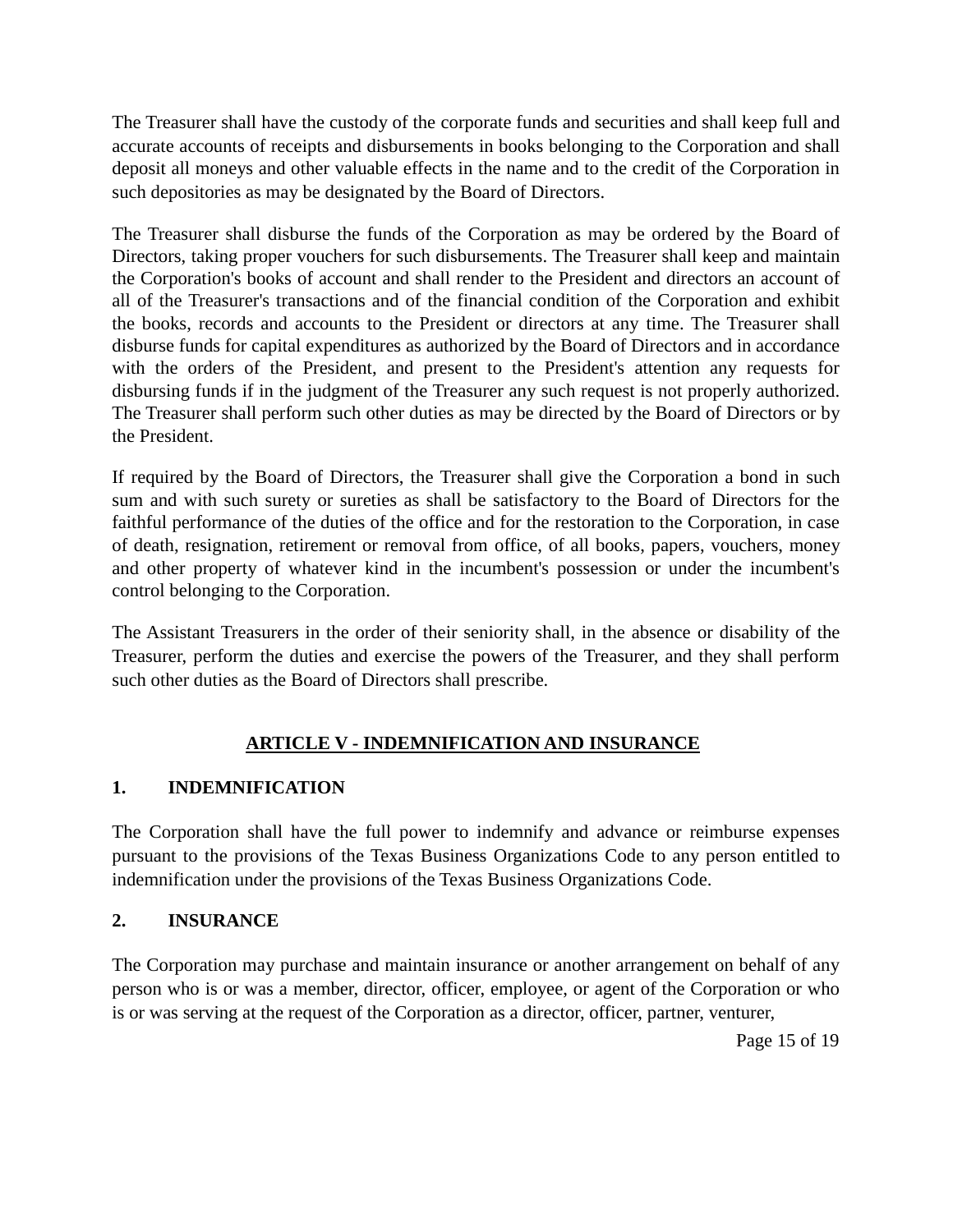proprietor, trustee, employee, agent, or similar functionary of another foreign or domestic corporation, employee benefit plan, other enterprise, or other entity, against any liability asserted against him or her and incurred by him or her in such a capacity or arising out of his or her status as such a person, whether or not the Corporation would have the power to indemnify him or her against that liability. If the insurance or other arrangement is with a person or entity that is not regularly engaged in the business of providing insurance coverage, the insurance or arrangement may provide for payment of a liability with respect to which the Corporation would not have the power to indemnify the person only if including coverage for the additional liability has been approved by the members of the Corporation. Without limiting the power of the Corporation to procure or maintain any kind of insurance or other arrangement, the Corporation may, for the benefit of persons indemnified by the Corporation, (1) create a trust fund; (2) establish any form of self-insurance; (3) secure its indemnity obligation by grant of a security interest or other lien on the assets of the Corporation; or (4) establish a letter of credit, guaranty, or surety arrangement. The insurance or other arrangement may be procured, maintained, or established within the Corporation or with any insurer or other person deemed appropriate by the Board of Directors regardless of whether all or part of the stock or other securities of the insurer or other person are owned in whole or part by the Corporation. In the absence of fraud, the judgment of the Board of Directors as to the terms and conditions of the insurance or other arrangement and the identity of the insurer or other person participating in an arrangement shall be conclusive and the insurance or arrangement shall not be voidable and shall not subject the directors approving the insurance or arrangement to liability, on any ground, regardless of whether directors participating in the approval are beneficiaries of the insurance or arrangement.

#### **ARTICLE VI - MISCELLANEOUS**

#### **1. WAIVER OF NOTICE**

Whenever any notice is required to be given to any member or director of the Corporation under the provisions of the Texas Business Organizations Code, the Certificate of Formation, or these Bylaws, a waiver thereof in writing signed by the person or persons entitled to such notice, whether before or after the time stated therein, shall be equivalent to the giving of such notice.

## **2. MEETINGS BY TELEPHONE CONFERENCE, ELECTRONIC OR OTHER REMOTE COMMUNICATIONS TECHNOLOGY**

Subject to the provisions required or permitted by the Texas Business Organizations Code and these Bylaws for notice of meetings, members of the Corporation, members of the Board of Directors, or members of any committee may participate in and hold a meeting of such members, board, or committee by means of: (1) conference telephone or similar communications equipment by which all persons participating in the meeting can communicate with each other; or (2) another suitable electronic communications system, including videoconferencing

Page 16 of 19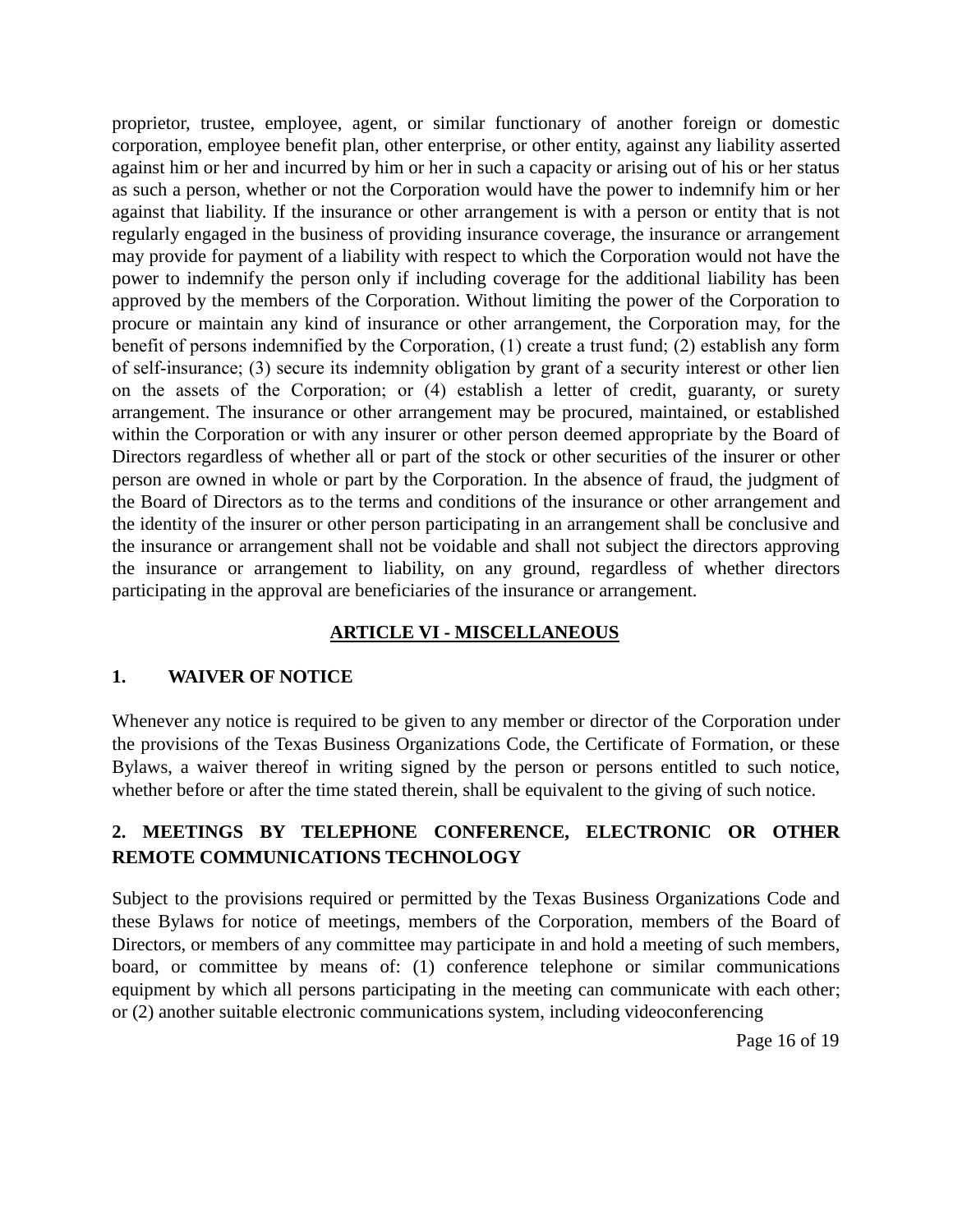technology or the Internet, only if: (a) each member entitled to participate in the meeting consents to the meeting being held by means of that system; and (b) the system provides access to the meeting in a manner or using a method by which each member participating in the meeting can communicate concurrently with each other participant. Participation in a meeting pursuant to this section shall constitute presence in person at such meeting, except where a person participates in the meeting for the express purpose of objecting to the transaction of any business on the ground that the meeting is not lawfully called or convened.

# **3. SEAL**

The Corporation may adopt a corporate seal in such form as the Board of Directors may determine. The Corporation shall not be required to use the corporate seal and the lack of the corporate seal shall not affect an otherwise valid contract or other instrument executed by the Corporation.

## **4. CONTRACTS**

The Board of Directors may authorize any officer or officers, agent or agents of the Corporation, in addition to the officers so authorized by these Bylaws, to enter into any contract or execute and deliver any instrument in the name of and on behalf of the Corporation, and such authority may be general or confined to specific instances.

## **5. CHECKS, DRAFTS, ETC.**

All checks, drafts or other instruments for payment of money or notes of the Corporation shall be signed by such officer or officers or such other person or persons as shall be determined from time to time by resolution of the Board of Directors.

## **6. DEPOSITS**

All funds of the Corporation shall be deposited from time to time to the credit of the Corporation in such banks, trust companies, or other depositories as the Board of Directors may select.

# **7. GIFTS**

The Board of Directors may accept on behalf of the Corporation any contribution, gift, bequest or devise for the general purposes or for any special purpose of the Corporation.

## **8. BOOKS AND RECORDS**

The Corporation shall keep correct and complete books and records of account and shall keep

Page 17 of 19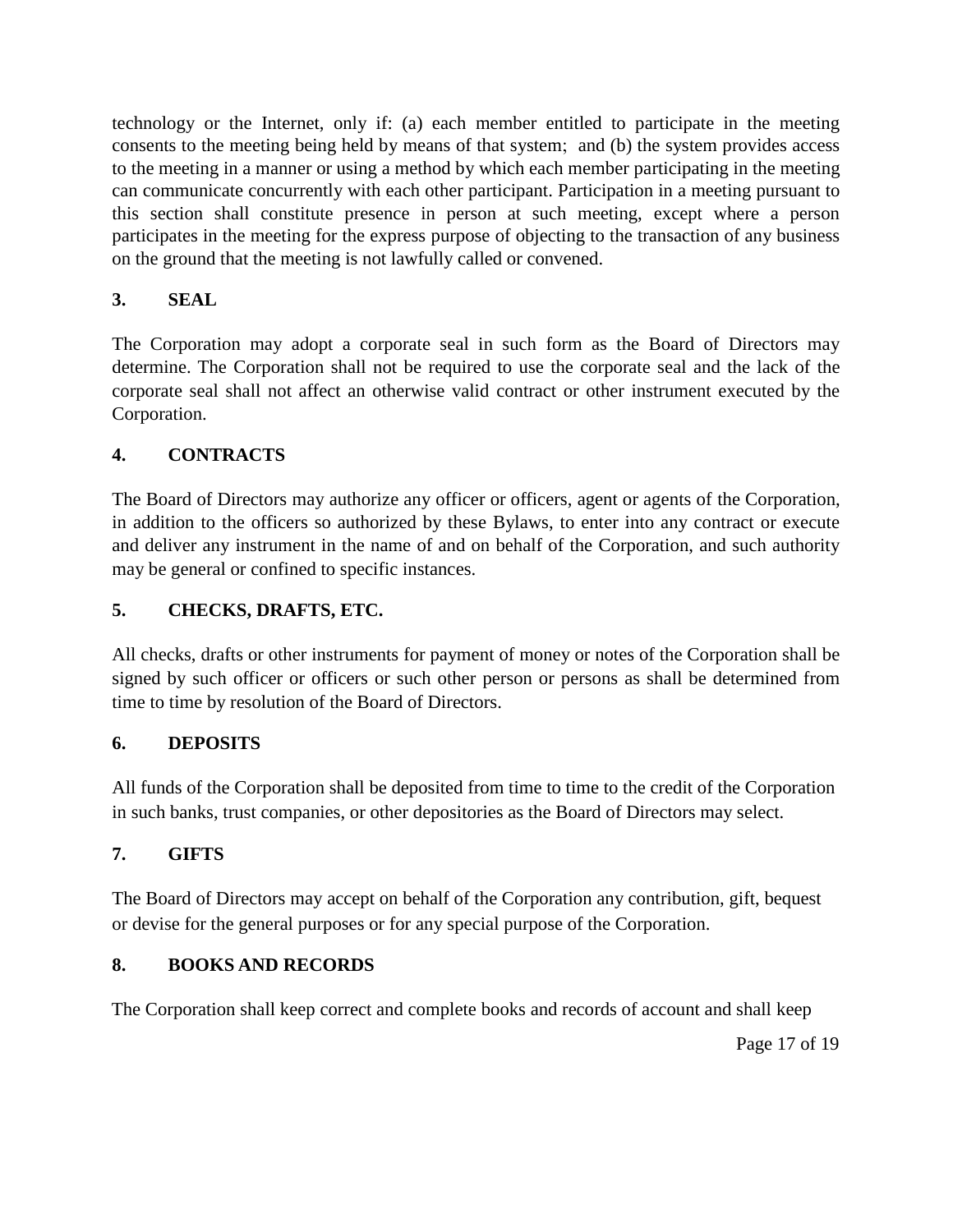minutes of the proceedings of the members, Board of Directors, and committees and shall keep at the registered office or principal office in this State a record of the names and addresses of its members entitled to vote. A member of the Corporation, on written demand stating the purpose of the demand, has the right to examine and copy, in person or by agent, accountant, or attorney, at any reasonable time, for any proper purpose, the books and records of the Corporation relevant to that purpose, at the expense of the member.

# **9. FINANCIAL RECORDS AND ANNUAL REPORTS**

The Corporation shall maintain current true and accurate financial records with full and correct entries made with respect to all financial transactions of the Corporation, including all income and expenditures, in accordance with generally accepted accounting practices. All records, books, and annual reports (if required by law) of the financial activity of the Corporation shall be kept at the registered office or principal office of the Corporation in this state for at least three years after the closing of each fiscal year and shall be available to the public for inspection and copying there during normal business hours. The Corporation may charge for the reasonable expense of preparing a copy of a record or report.

## **10. FISCAL YEAR**

The fiscal year of the Corporation shall be as determined by the Board of Directors.

# **ARTICLE VII – CONSTRUCTION**

#### **1. PRONOUNS AND HEADINGS**

All personal pronouns used in these Bylaws shall include the other gender whether used in masculine or feminine or neuter gender, and the singular shall include the plural whenever and as often as may be appropriate. All headings herein are for convenience only and neither limit nor amplify the provisions of these Bylaws.

#### **2. INVALID PROVISIONS**

If any one or more of the provisions of these Bylaws, or the applicability of any such provision to a specific situation, shall be held invalid or unenforceable, such provision shall be modified to the minimum extent necessary to make it or its application valid and enforceable, and the validity and enforceability of all other provisions of these Bylaws and all other applications of any such provision shall not be affected thereby.

#### **ARTICLE VIII - AMENDMENT OF BYLAWS**

Page 18 of 19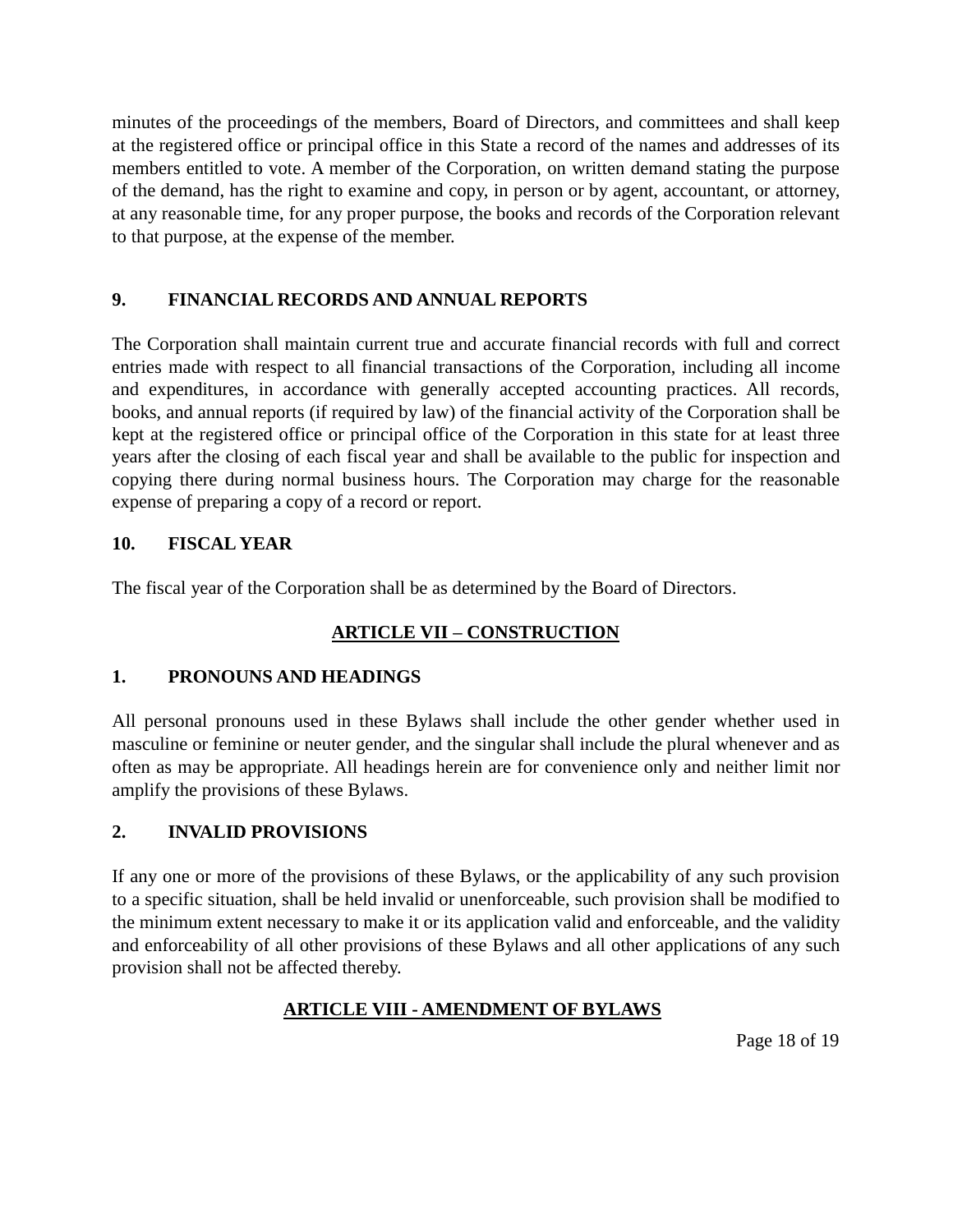The Board of Directors may amend or repeal these Bylaws, or adopt new Bylaws, unless the Certificate of Formation or the Texas Business Organizations Code limits such powers. Unless the Certificate of Formation or a bylaw adopted by the members provides otherwise as to all or some portion of these Bylaws, the members may amend or repeal these Bylaws or adopt new Bylaws even though the Bylaws may also be amended, repealed, or adopted by the Board of Directors.

Adopted by the Board of Directors on July \_\_\_\_\_\_\_\_, 2016, but to become effective on August  $\frac{1}{2016}$ .

Secretary

\_\_\_\_\_\_\_\_\_\_\_\_\_\_\_\_\_\_\_\_\_\_\_\_\_\_\_\_\_\_\_\_\_\_\_\_